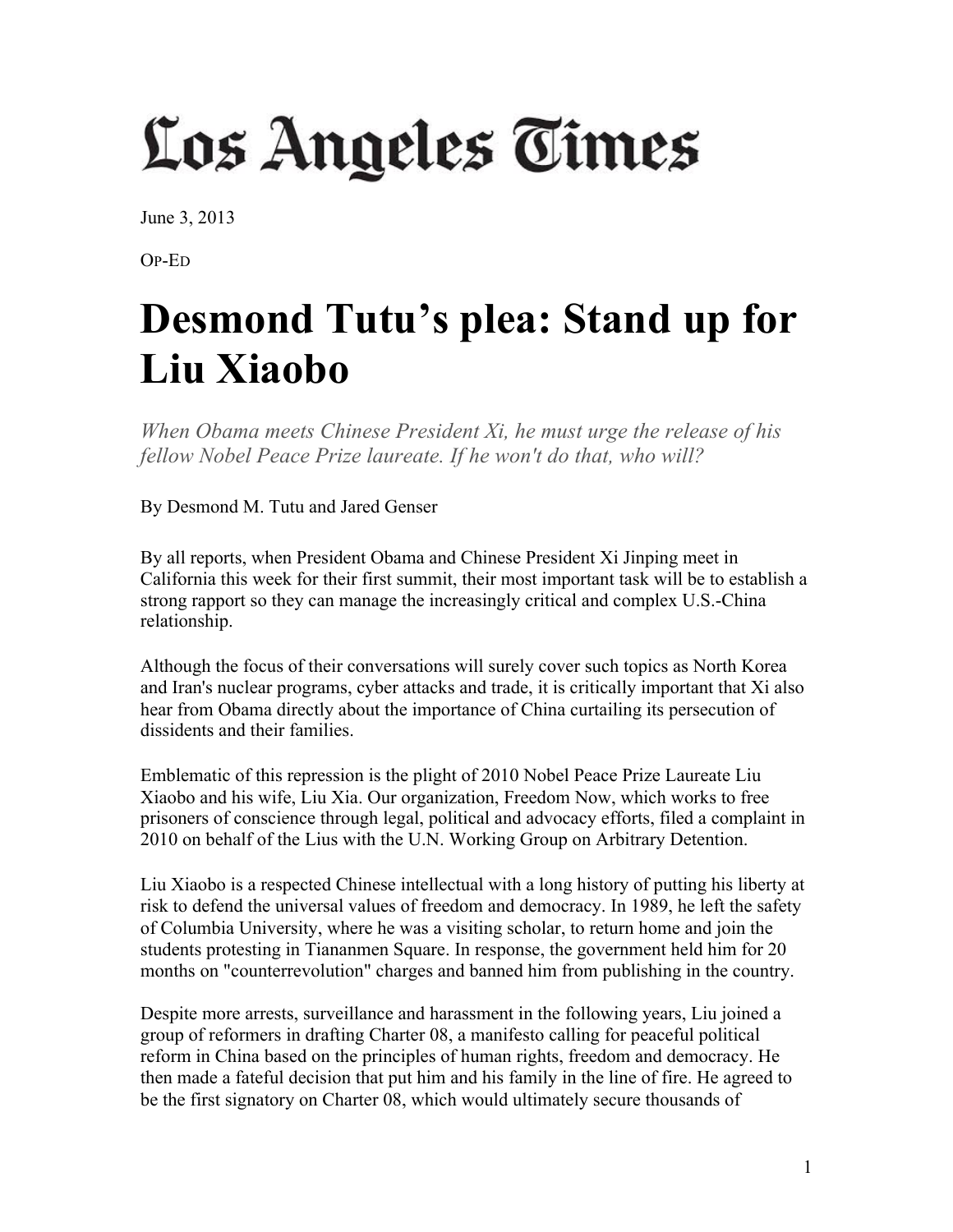## signatures.

Just days before Charter 08 was to be made public in December 2008, police arrested Liu and held him incommunicado for three weeks, and without charge or access to a lawyer for nearly six months. His trial on "inciting subversion" charges lasted only two hours and the defense was allowed only 14 minutes to present its case. Ultimately, the court convicted Liu — citing as evidence his involvement in drafting Charter 08 and his online essays — and sentenced him to 11 years in prison.

Liu responded to the verdict with a statement: "I have long been aware that when an independent intellectual stands up to an autocratic state, step one toward freedom is often a step into prison. Now I am taking that step; and true freedom is that much nearer."

Less well known is the Kafkaesque nightmare being suffered by his wife, Liu Xia. For more than 2 1/2 years since the Nobel announcement, she has been under strict house arrest in her one-bedroom apartment in Beijing. She is taken to visit her husband in prison once a month, but has no Internet access, telephone or ability to receive or send mail. Her life is controlled by Chinese security officials. The public recently caught a rare glimpse of Liu Xia in front of a Beijing courtroom. As journalists looked on, she shouted, "Tell everybody I'm not free!"

Liu Xia had been escorted from her apartment so she could observe the trial of her younger brother, who faces trumped-up charges of economic crimes. She was asked by a journalist why the Chinese government had allowed her out of the house. "They want to break one leg, then the other. I tell myself to stand straight, don't be afraid," she said. Then she asked, "Is it a crime to be Liu Xiaobo's wife?"

In today's China, the answer is yes. Yet the Chinese government had the audacity in response to our filing to the United Nations to claim that Liu Xia is "under no legal restriction." The United Nations subsequently found that Liu Xiaobo and Liu Xia are being held in violation of international law and called for their release.

Lest one think that the situation of a Nobel Peace Prize laureate and his wife are unusual in modern China, Beijing's spending this year on domestic security will exceed the budget of the People's Liberation Army. In all, Beijing will spend \$123.6 billion this year to protect itself from its own people — a jaw-dropping outlay, even for a country that experiences more than 100,000 protests annually on bread-and-butter issues such as corruption, environmental degradation and unpaid wages.

The Chinese government claims it does not seek confrontation domestically or abroad, even as it is simultaneously crushing dissent. But its behavior instead projects weakness and insecurity. There is no other way to interpret the inhumane actions of a government that believes anything can be justified in the name of the greater good.

When Obama meets President Xi, he must stand up to this repression and urge the release of his fellow Nobel Peace Prize laureate Liu Xiaobo and Liu Xia. If he won't do that, who